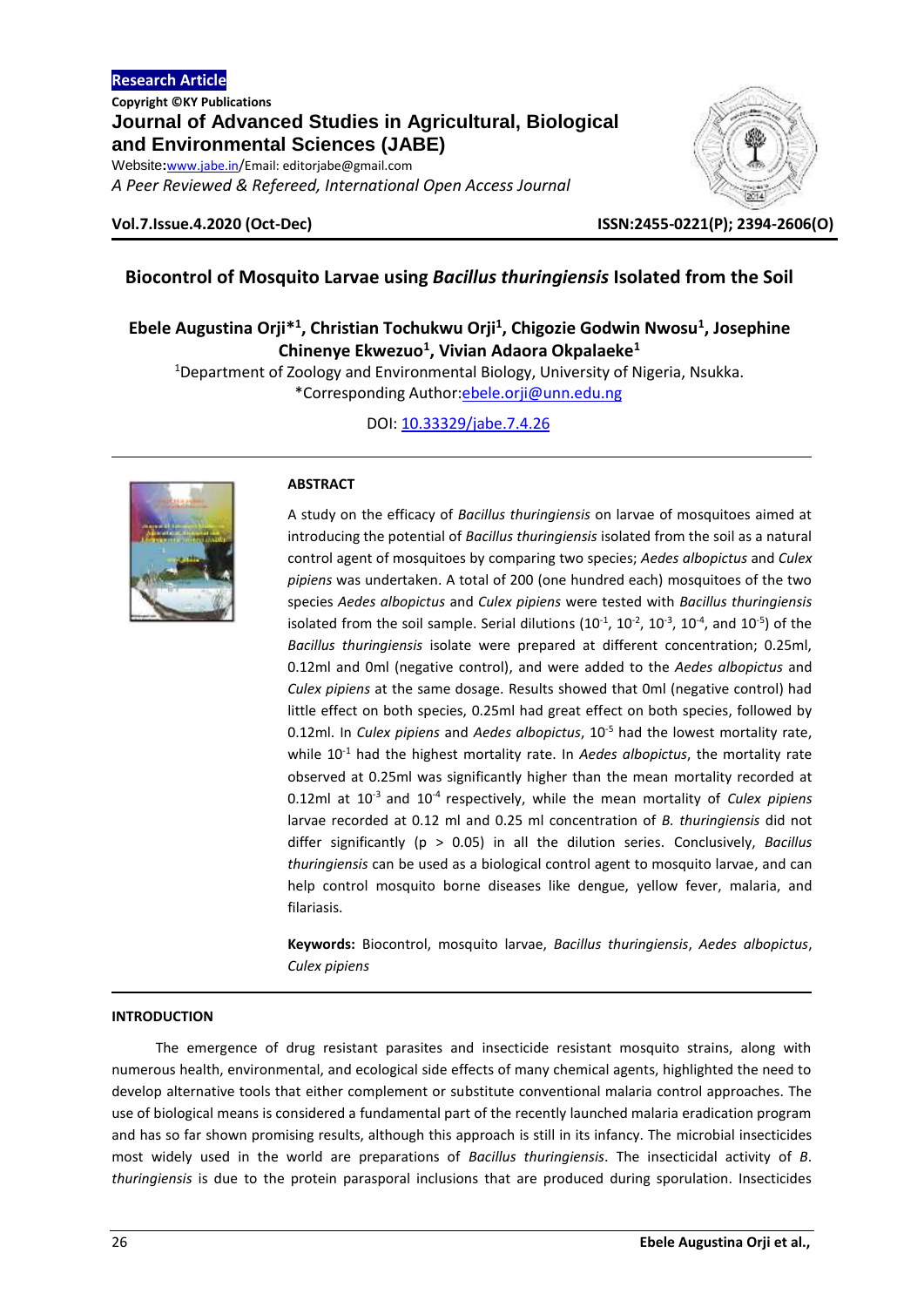based on the proteinaceous endotoxin of *B*. *thuringiensis* constitute part of a more ecologically rational pest control strategy. *B*. *thuringiensis* sub-speciess. *israelensis* exhibit acute toxicity towards dipteran insects such as larval mosquitoes and black flies [1] and is currently used in mosquito control programs worldwide [2]. The World Health Organization's Onchocerciasis Control Program in West Africa using *B*. *thuringiensis* toxins has been one of the success stories of international co-operation in the control of infectious diseases program [3]. Due to the importance of *B*. *thuringiensis* to control several tropical diseases such malaria and dengue, the present study seeks to investigate its mortality efficacy on the larvae of *Aedes albopictus* and *Culex pipiens* mosquito species.

#### **MATERIALS AND METHODS**

#### **Identification and Management of Mosquito Larvae**

A total of 200 mosquito larvae breed and obtained from the Zoological Garden, Department of Zoology and Environmental Biology, University of Nigeria, Nsukka were used for this experiment. They were of two different species: *Aedes albopictus* and *Culex pipiens*, and were kept in different containers before and during the research. A water container was used to grow the mosquito larvae; a bucket without paint, tar or other chemicals as it will poison the larva or algae. The bucket was filled with tap water, which was treated to make it safe for mosquito larvae otherwise chlorine may prevent algae growth which is the primary food source for the larvae. Water was treated with de-chlorinator to neutralize the chlorine content that may be present in the water. Also, debris that fell in the water adds to the bacterial growth which mosquito larvae will feed on. Bucket was place in a shady area; mosquitoes thrive in dirty, shady water sources. Direct sunlight was avoided as the water may become too warm for the larvae. Mosquitoes came and lay eggs in the water source and the eggs hatched into the larvae within 48 hours.

### **Collection of Soil Sample and Isolation of** *Bacillus thuringiensis*

Two soil samples were collected from the Zoological Garden and along Microbiology Department across the University of Nigeria, Nsukka and were taken to Microbiology Laboratory for identification and authentication. The soil samples were taken  $2 - 5$  cm below the surface, after scraping of the surface material with sterile spatula. Finally, collected samples were stored in sterile plastic bags at 4 °C. The sodium acetate heat treatment method was applied to isolate *B. thuringiensis* from environmental soil sample. Approximately, 0.25g of each sample was suspended in 18×180 mm test tubes containing 10 ml nutrient broth with concentrations of sodium acetate 0.12M and 0.25M. The samples were also suspended in nutrient broth without sodium acetate as negative control. Next, suspensions were vortexed vigorously and incubated overnight at 37ºC in a shaking water bath. Afterwards, the samples were pasteurized for 5 minutes at 80 ºC in order to kill vegetative bacterial cells and to eliminate non-spore forming bacterial cells. Following heat treatment, the samples were placed on nutrient agar plates, which were incubated overnight at 35 ºC. Finally, bacterial colonies were separated by their colony morphology. The colonies, which showed *B. thuringiensis* like colony morphology were rough, white and spread out over the plate. These colonies were sub-cultured on nutrient agar plates and incubated for 48h at 35 ºC to check the position of the spore in the bacterial cell by light microscopy. For this purpose, endospore and simple staining methods were carried out [4].

### **Staining and Procurement of** *Bacillus thuringiensis*

Two staining techniques were used in the procurement of *Bacillus thuringiensis*; the gram staining and the spore staining. The gram staining is used to divide bacterial into two broad groups, the gram-positive and the gram-negative bacteria. While the spore of bacillus is heat resistance due to the spore-coat and with the spore staining, a properly stained spore former will show green endospores within a pink sporangium [5]. For the gram staining, a slide was gotten and a drop of water was added using a flamed wire loop. The loop was flamed again and waved briefly in air to cool. Using the flamed loop, a small amount of cell from an isolated colony was collected on a cultured plate. The cell was mixed in a drop of water and spread on the slide to make a thin, uniform smear and the smear was allowed to air-dry. The smear was heat fixed and cooled, crystal violet was added to cover the smear, and it was stained for one minute and washed in tap water. Iodine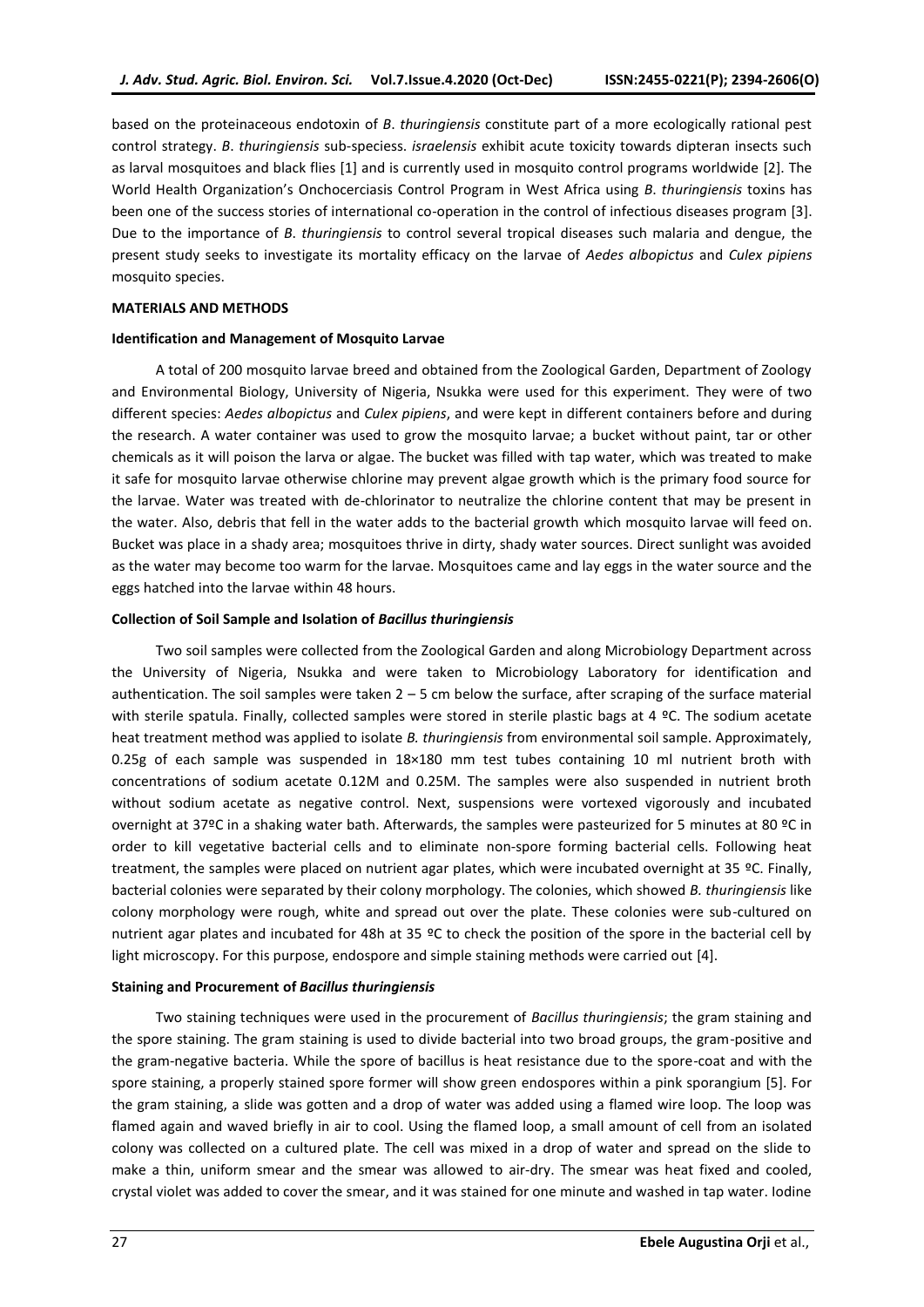was added and allowed to smear for one minute and washed off with water. It was decolorized with alcohol by adding uniformly and quickly to the slide and washed off quickly with water. It was counter-stained for one minute with safranin and washed with water. Oil immersion was added and viewed under ×100 magnification [5]. For spore staining, a clean slide was used to make a heat-fixed smear of the bacterial sample provided; the slide was flooded with malachite green and heated from below with a Bunsen flame till steam was seen to rise from the stain. The dye was allowed to act with the steam rising for one minute. The stain was washed off with tap water and allowed to dry by draw its edge across a bar of the stain rack; the slide was replaced on rack and flooded with water leaving it to act for 30 seconds. It was washed with water and the slide was drained and blotted to dry with absorbent paper and when completely dried, immersion oil was added and slide was observed with ×100 objective [5].

#### **Experimental Protocol**

Three different concentrations of *Bacillus thuringiensis* (0.12ml, 0.25ml, and 0ml negative control) were made and stock solution of each concentration was prepared. Serial dilutions were prepared for each solution by arranging the test tubes in the test tube stand, it was labeled in serial number and all the tubes were filled with 9ml of water. 1ml of the original sample suspension from the flask was taken added to into the first tube containing 9ml of water, this gives  $1/10$  or  $10^{-1}$  dilution and mixed well. 1ml of this dilution was taken and added to the next tube already containing 9ml of water which gives 1/10 dilution of a 1/10 dilution. Thus, these dilutions  $[(1/10) \times (1/10)]$ , which is 1/100 dilution or  $10^{-2}$  dilution. Again, 1ml of this dilution was taken and added to 9ml of water present in the next test tube and this gives  $1/1000$  dilution or  $10^{-3}$  dilution. In this manner it was diluted up to 10<sup>-5</sup> dilution. 15 mosquitoes' larvae were put into five containers labeled 10<sup>-1</sup>, 10<sup>-2</sup>, to 10-5 for 0.12ml, 0.25ml and negative control and *Bacillus thuringiensis* was introduced. 5ml of each *Bacillus thuringiensis* dilutions was added to labeled mosquitoes larvae respectively, a small stick was used to determine whether the mosquito larvae were dead or not. After every one hour, this rod was dipped into the container and brought very close to each and every larva. For the larva that was still alive could respond rapidly by either bending itself or moving away from the stick while for the dead ones no matter how close the stick was brought, there was no response. The result was recorded for every hour for 24 hours. This was done for the three concentrations (0.12ml, 0.25ml, and negative control).

### **Statistical Analysis**

Data was analyzed using Statistical Package for Social Science (SPSS Inc., Chicago, IL, USA) software version 21.0 and compared using analysis of variance (ANOVA). When the effects were significant in the ANOVA, Duncan's New Multiple Range Test (DNMRT) was used to separate concentration and dilution series. Level of significant was kept at *p* < 0.05 (95% confidence interval).

### **RESULTS AND DISCUSSION**

#### **Results**

#### **Interaction between dilution series of** *B***.** *thuringiensis* **and mortality of** *C***.** *pipiens*

The mortality observation period recorded among the groups did not show any significant difference (p > 0.05). Different preparations of *Bacillus thuringiensis* showed different levels of toxicity to *Culex pipiens*  (Figure 1). No significant difference in mean mortality was recorded at  $10^{-1}$  and  $10^{-5}$  dilution series in all the varying concentrations including the negative control (p > 0.05). However, mean mortality rate of the larvae in all the dilution series were dose dependent. Mortality observed at 0.12 ml and 0.25 ml was generally higher than the mean mortality of the larvae recorded at the negative control group. The negative control did not record larvae mortality at 10<sup>-3</sup>, 10<sup>-4</sup> and 10<sup>-5</sup> dilution series respectively. The mean mortality of *Culex pipiens* larvae recorded at 0.12 ml and 0.25 ml concentration of *B. thuringiensis* did not differ significantly in all the dilution series. The mean larvae mortality was significantly ( $p < 0.05$ ) decreasing with decrease in dilution series, that is dilution series dependent in all the experimental concentration.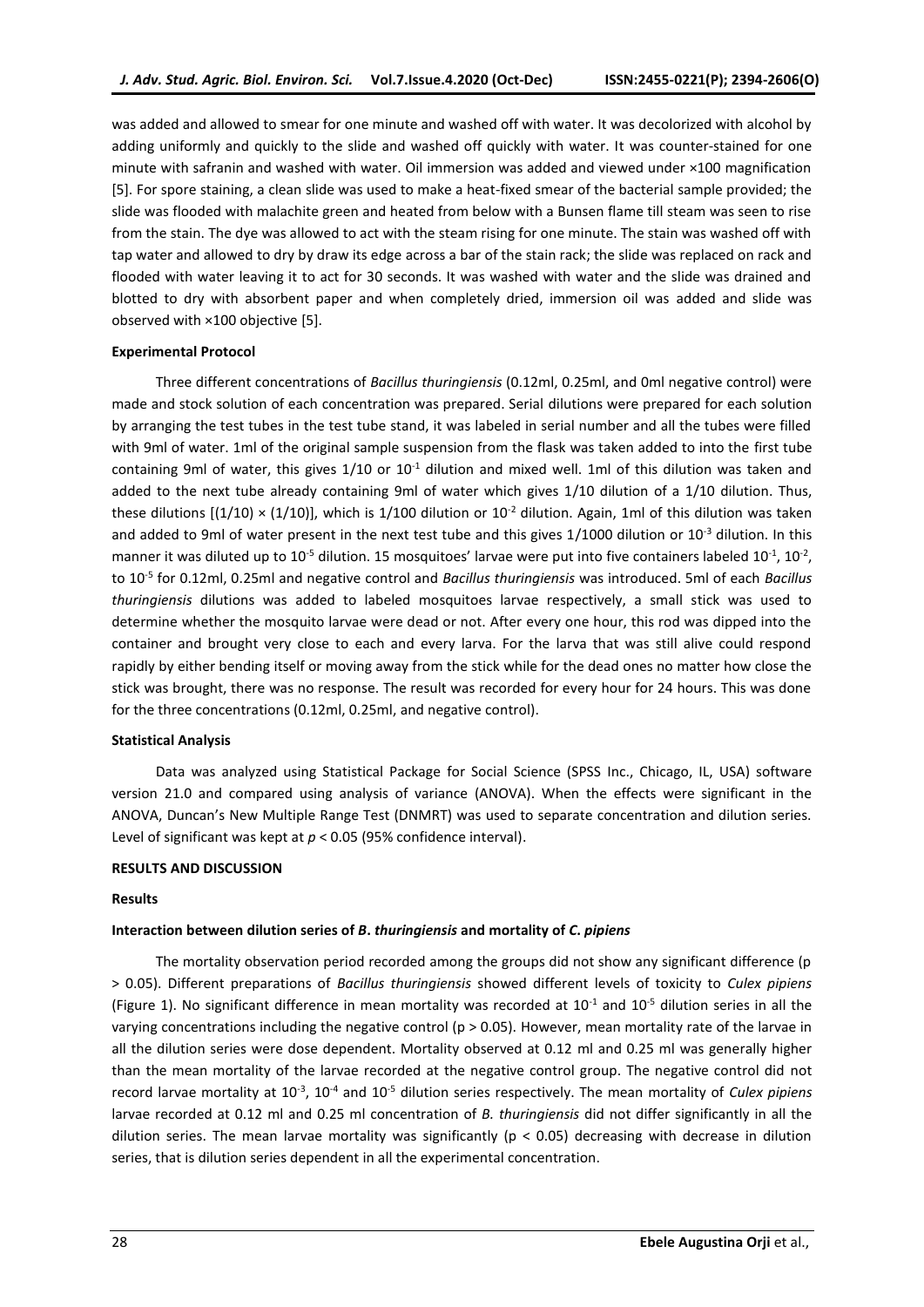#### **Interaction between dilution series of** *B. thuringiensis* **and mortality of** *A. albopictus*

The mean time duration of observation did not differ among the groups. The effect of varying dilution series of *B. thuringiensis* in the mean mortality of *Aedes albopictus* is presented on table 1. The mean mortality rate of the larvae showed variation among groups at  $10^{-1}$ ,  $10^{-2}$  and  $10^{-5}$ , but did not differ significantly (p > 0.05). Similar to the result obtained in *Culex pipiens*, no larvae mortality was recorded at 10<sup>-3</sup>, 10<sup>-4</sup> and 10<sup>-5</sup> respectively. Generally, a concentration dose-dependent mean mortality of the larvae was recorded in all the dilution series. The mortality rate observed at 0.25 ml was significantly higher than the mean mortality recorded at 0.12 ml at 10<sup>-3</sup> and 10<sup>-4</sup> respectively. In overall, the mean mortality rate recorded in all the groups were dilution series dependent. However, the mean mortality rate recorded in  $10^{-1}$  and  $10^{-2}$  did not differ significantly at 0.12 and 0.25 ml respectively.

#### **Discussion**

The result obtained from this shows that *Bacillus thuringiensis* had a greater effect on *Aedes albopictus* larvae than on *Culex pipiens* larvae. However, in *Culex pipiens* and *Aedes albopictus*, 10-5 had the lowest mortality rate due to less amount of the bacteria during the serial dilution. In *Culex pipiens* and *Aedes albopictus*, 10-1 had the highest mortality rate as shown the figure 1 and table 1 respectively. The findings of Pemba *et al*. [6], is in agreement with the result of this study. Their findings showed that the effectiveness of *Bacillus thuringiensis* was higher on *Aedes albopictus* as compared to *Culex pipiens* larvae. The negative control had little or no effect on the mosquito larvae this is due to lack of sodium acetate in the negative control with no significant difference (p > 0.05), which agrees with Lui *et al*. [7] that the control concentration of *Bacillus thuringiensis* had little effect on *Culex pipiens* and *Aedes aegypti*. *Culex* larvae feeds actively up and down the whole depth of shallow water body hence at risk of ingesting lethal dose over a short period of time. On the contrary *Aedes albopictus* feeds on the surface of the water and may not be able to ingest a lethal quantity of toxic particles in the relatively short period of time. These results are in line with the work of Boisvert [8] who stated that, the larvae of *Aedes albopictus* would show higher death rate if the crystals of *Bacillus thuringiensis* were delivered under floating formulation.

## **CONCLUSION**

In conclusion, this study has revealed the effect of *Bacillus thuringiensis* on *Aedes albopictus* and *Culex pipens* at different mortality rate. In the light of this result, *Bacillus thuringiensis* can be used as a biological control agent to mosquito larvae which aids in controlling some mosquito borne diseases like dengue, yellow fever malaria, and filariasis. It is therefore necessary to recommend that further study be done on *Bacillus thuringiensis* on other species of mosquito larvae to extend it effectual use as pesticides and to ask for the use of *B. thuringiensis* in controlling mosquito larvae in Nigeria.

## **ACKNOWLEDGEMENT**

The authors are grateful to our colleagues and Head of Department for their valuable supports and advice to this research work.

#### **REFERENCES**

- [1]. Aramideh, S. T., Saferalizadeh, M. H., Pourmirza, A. A., Bari, M. R., Keshavarzi, M. and Mohseniazar, M. (2010). Characterization and pathogenic evaluation of *Bacillus thuringiensis* isolates from West Azerbaijan province-Iran. *African Journal of Microbiology Research*, 4: 1224 – 1229.
- [2]. Andrews, R. E., Jor, R. M., Faust, H., Wabiko, K. C. and Bulla, L. B. (2003). The biotechnology of *Bacillus thuringiensis*. *CRC Critical Reviews of Biotechnology*, 6(8): 163 – 232.
- [3]. Bernhard, K., Jarrett, P., Meadows, P., Butt, J., Ellis, D. J. and Roberts, G. M. (1997). Natural isolates of *Bacillus thuringiensis:* worldwide distribution, characterization, and activity against insect pests. *Journal of Invertebrate Pathology,* 70(1): 59 – 68.